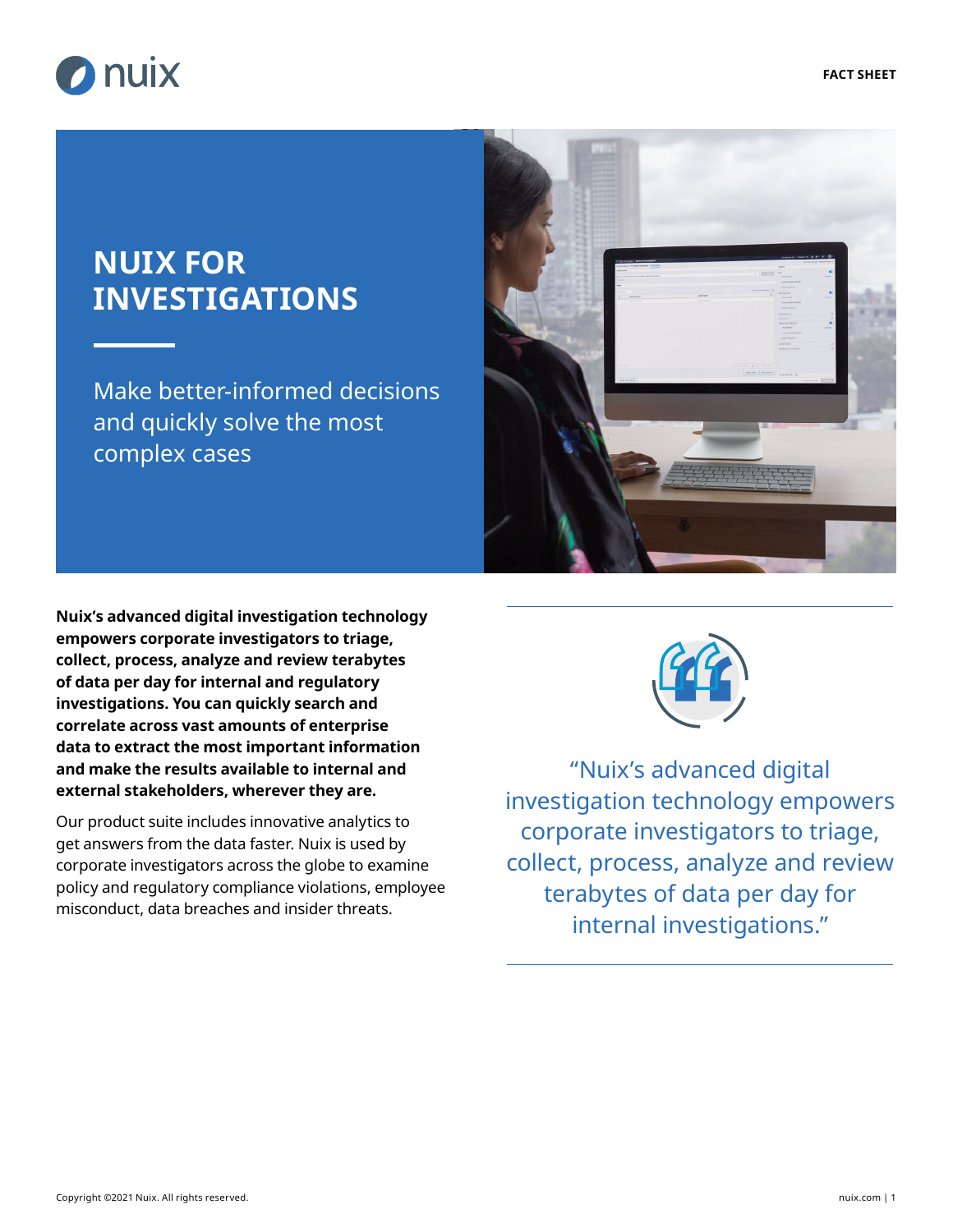#### **COLLECT DATA LOCALLY OR ACROSS THE ENTERPRISE**

Using Nuix, you can perform targeted remote collections of information from laptops, desktops, enterprise file shares, cloud services and forensic images across a corporate network, without alerting employees or disrupting business operations. With built-in fault tolerance for large collections using Nuix Enterprise Collection Center, you can conduct unlimited concurrent collections from any number of devices enterprisewide and be surer of the results.

#### **PROCESS CENTRALLY, ANALYZE ANYWHERE**

With Nuix, you can set up a dedicated facility that rapidly ingests and processes terabytes of data per day. You can then make the results securely available to investigators and nontechnical experts such as general counsel or human resources, wherever they are, in a simple and user-friendly format. A central data processing and indexing facility also reduces process and tool duplication, as well as saving time and cost, when multiple business functions such as compliance, cybersecurity and legal all need the same data to be processed.

#### **FIND AND STOP DATA BREACHES AND INSIDER THREATS**

Nuix delivers advanced visual analytics and innovative features for cybersecurity incident response. It provides a fast and intuitive way to find the critical data points among large numbers of items. Its built-in intelligence automatically shows relationships between highly relevant artifacts including USB device access, file access and deletion, operating system events, communication activity, internet history and log events.

For advanced cybersecurity needs, Nuix makes it incredibly easy to extract and interact with intelligence from nearly any data source or file type. It analyzes data in four dimensions – people, objects, locations and events – augmenting digital evidence with human context to simplify investigations into insider threats, data breaches and other matters.

#### **MAKE INVESTIGATION EASIER WITH AUTOMATION**

Nuix software makes it fast and easy to set up advanced investigative capabilities. The entry-level Nuix Workstation includes data collection, processing, investigation, analytics and export modules as part of the base license. You can automate steps of the investigation process to standardize workflows, address skill gaps across the team and make more efficient use of investigators' time.

#### **USE THE TOOL THAT REGULATORS USE**

Regulators around the world use Nuix when investigating compliance with corporate law, governance and measures such as EU General Data Protection Regulation. Leading global audit and advisory firms, government departments and law enforcement agencies also use Nuix in their investigations. You can achieve the same levels of insight into your data as these organizations and rapidly provide specific and accurate answers to regulatory, audit and legal information requests.

#### **PUT DATA IN FRONT OF STAKEHOLDERS**

With Nuix Investigate®, you can extend secure browser-based access to case data for any number of investigators and external parties such as lawyers, auditors and subject matter experts.

#### **AUTOMATE WORKFLOWS AND INTELLIGENCE EXTRACTION**

Nuix lets you reduce repetitive tasks by automating workflows and transferring useful intelligence and search methodologies across multiple cases. Nuix automatically identifies and correlates key intelligence items such as company names, sums of money, email addresses, IP addresses and Social Security, phone and credit card numbers.

#### **NO ENTERPRISE DATA IS TOO COMPLEX**

Nuix extracts information from the widest variety of data sources, including the formats other technologies ignore because they are "too hard:"

- Cloud storage, email and collaboration systems
- Email archives
- Enterprise storage and content management systems
- Mobile devices
- Loose files, folders and hard drives
- All common email applications
- All common forensic images and containers.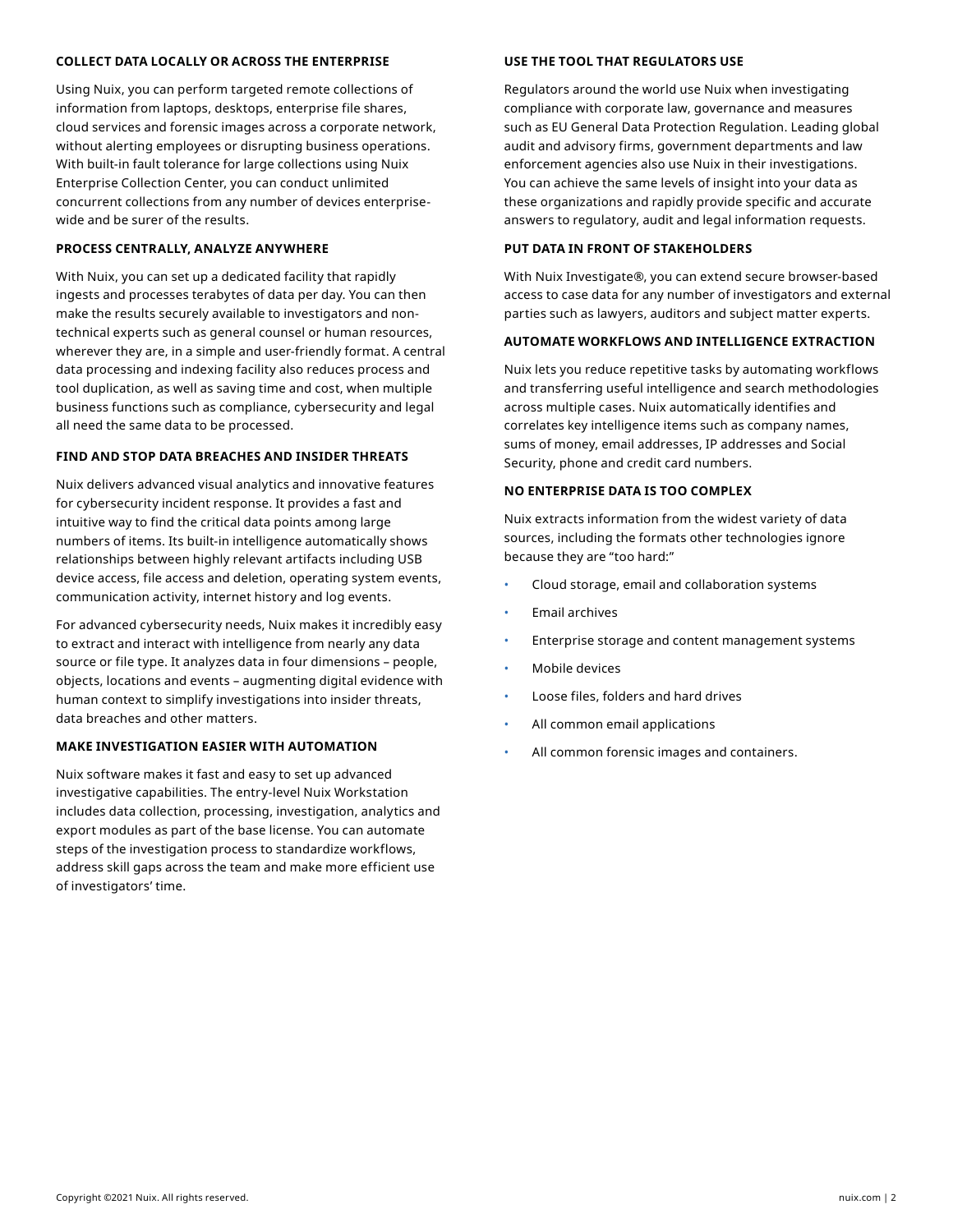#### **IN-DEPTH FORENSIC CAPABILITIES**

Nuix's forensic capabilities include:

- Decoding and viewing the Microsoft Windows Registry, event logs and jump lists
- Carving out full and partial deleted files and slack space
- Drilling into forensic artifacts with a hex viewer and interpreting sections of binary data
- Deeply analyzing Windows, Mac OS HFS+ and HFSX and Linux file systems
- Extracting NTFS alternate data streams of live data
- Mounting Windows Volume Shadow Copies.

#### **HYPER-SCALE YOUR PROCESSING AND SEARCH CAPACITY**

Nuix offers the option of Elasticsearch as its back-end database. This allows you to scale your processing within a single large server or across multiple high- or low-powered machines for faster processing, searching, optical character recognition and exporting. By consolidating data from multiple cases into a single Elasticsearch index, you can search and correlate information across current and historical matters, as well as other information and intelligence sources, simultaneously and in near real time.



#### **COLLECT**

Review the contents of systems and perform targeted collection of data from multiple devices and storage systems.



#### **PROCESS**

**ANALYZE**

Rapidly ingest, process, structure and categorize unstructured data.

Quickly identify key facts with powerful search and analysis capabilities available through a user-friendly web application.





### **REPORT**

**REVIEW** 

Produce simple reports of key facts and findings suitable for customers, managers, tribunals and courts.

Collaboratively search, review and tag data

through a simple web interface.